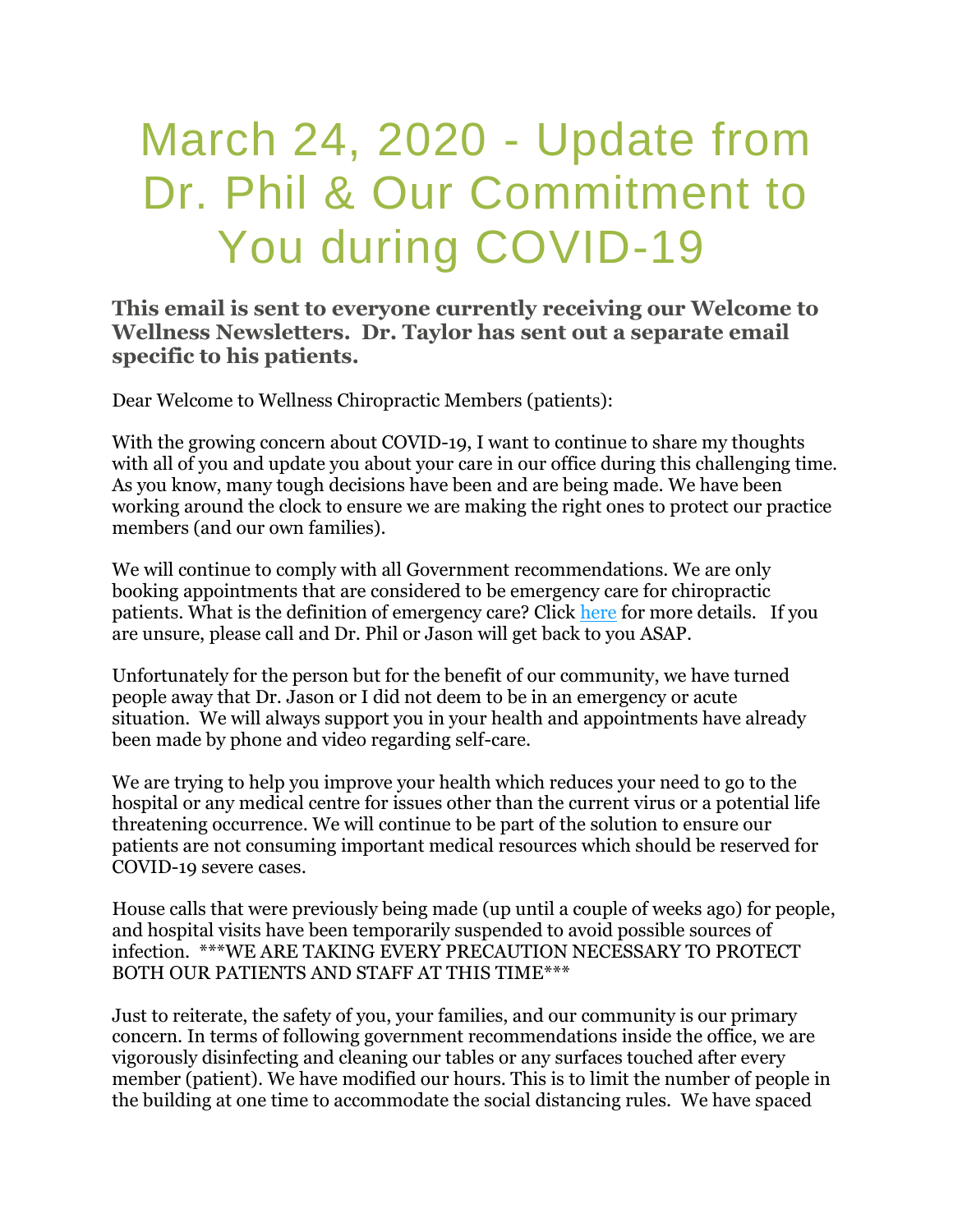out our equipment and chairs to ensure proper distancing. We're monitoring hour-byhour changes in federal, provincial and/or municipal requirements, and we will update policies as needed to best serve our patients and the whole community.

1) In the unlikely event that there are too many people in the office at once, you may be asked to wait in your car or outside until it is your turn. This means that it is essential that you do come at your appointment time.

2) Please do your best when in our office to adhere to the social distancing recommendations and stay 6 feet away from each other. Keep your hands clean and keep all personal belongings with you. If you can do without them in the office, keep your glasses in your car.

3) As stated in our previous correspondence we have four sinks where we ask you to wash your hands when you enter our office. There is hand sanitizer available (this is less effective than hand washing).

4) We have temporarily suspended the use of your pre and post adjustment exercises including wobbles, neck traction, inversion, vibration plates and the arthrostim. "Virtual hugs" will be given post adjustment with the parting wishes of health and wellness or the Yoga term: Namaste.

5) Our team members will be personally checking in our patients so they do not have to tap their key fob or card when they enter and again at the adjustment table. Please let Hayley (in the morning) or Chrissy (in the afternoon) know that you have arrived so they may check you in.

6) Adjustment tables are being wiped down with disinfectant by the doctor or a team member after every person.

7) We have stopped any re-examination including X-ray appointments at this time. We will resume examination processes as soon as regulations allow.

8) It is recommended for all members (patients) to do extra home rehab at this time so they do not fall behind on their spinal correction process and supplement the health benefits of their adjustments.

Our most immediate concern for you is keeping you healthy! Chiropractic care as part of the 5 Fundamentals of Health promotes this. I recommend taking supplements that support your ability to build health. Our recent e-mails (found on our website) has the recommended supplements to promote your health including the vitamins and minerals that are fundamental to your immune system. Please get plenty of exercise (outdoors if possible), while adhering to the social distancing recommendations. Take the time to meditate and talk to loved ones and friends about any concerns you/they might have. Get plenty of rest, drink water, avoid sugar and follow our nutrition plan. Our ultimate goal is to keep you and your family healthy to lessen the burden on our hospitals to care for those in crisis. Please do not hesitate to reach out to me or Dr.